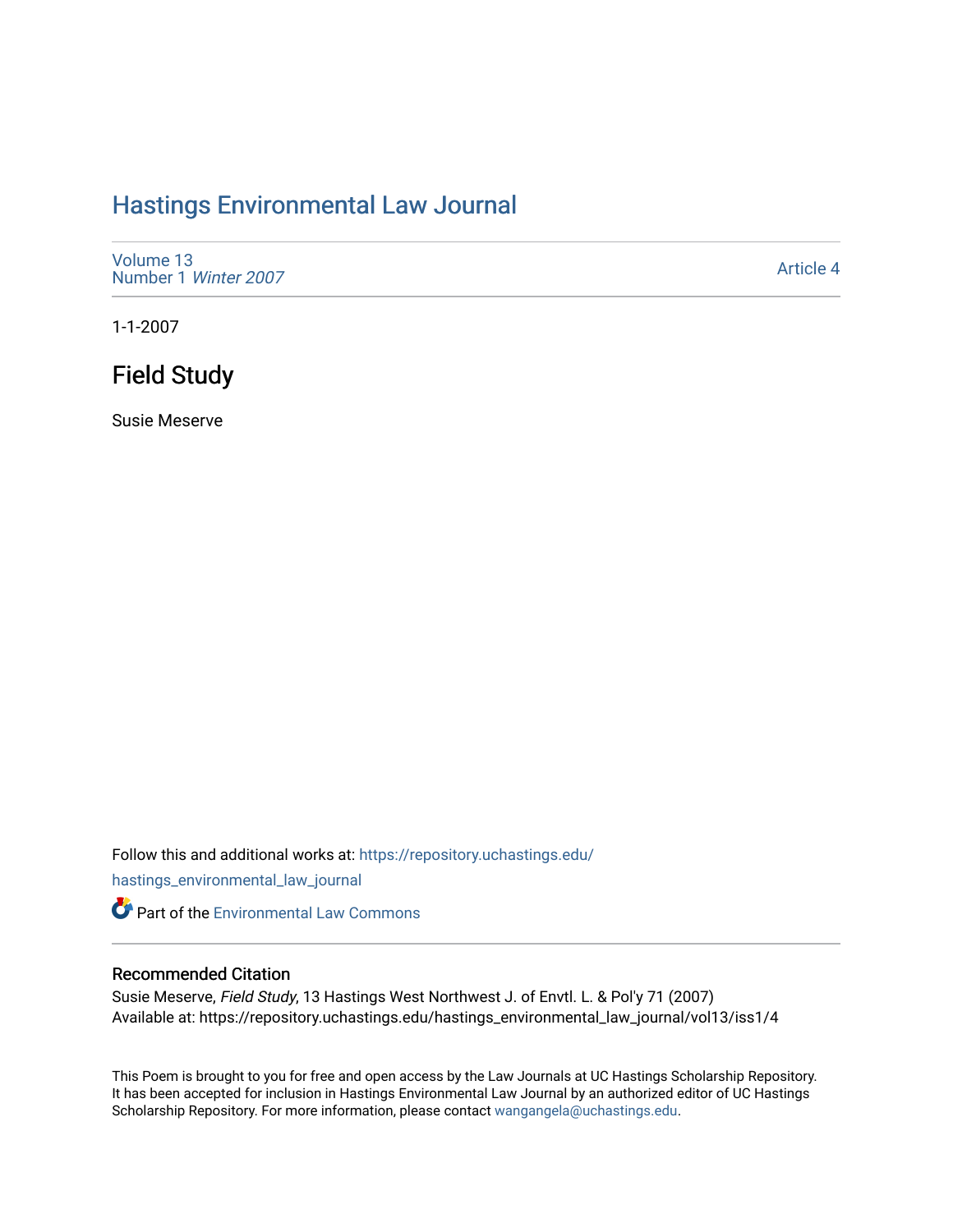### **Field Study**

### **By Susie Meserve**

After a snow, blind fingers clutch another universe. This one: weird drifts

on a rooftop, dusted awning across the street, powder collected in the curve of a streetlamp.

Write me — tell me your latitude and longitude, how it looks there, the traffic patterns

and flight delays. And what did you feel when the rains started, when they didn't stop? It snowed here —

I mentioned that — and I pore over field notes, two absent-minded spoons in the coffee.

Temperature. Noiselessness. Quality of Clumping. Depth and Precision of Angel. Hundreds

lay down in the field last night, arced their wings overhead and took off.

**Susie Meserve** was raised outside of Boston and educated at Tufts University and the University of Massachusetts at Amherst, where she earned her Master of Fine Arts in Poetry. She has lived on the West coast for many years and currently makes her home in San Francisco. She is a writing instructor at the Academy of Art University and a grant writer at a Berkeley non-profit organization that uses the arts and education as catalysts for social change among communities impacted by incarceration.

This poem was previously published in *Redactions*, Spring 2003, at page 16.